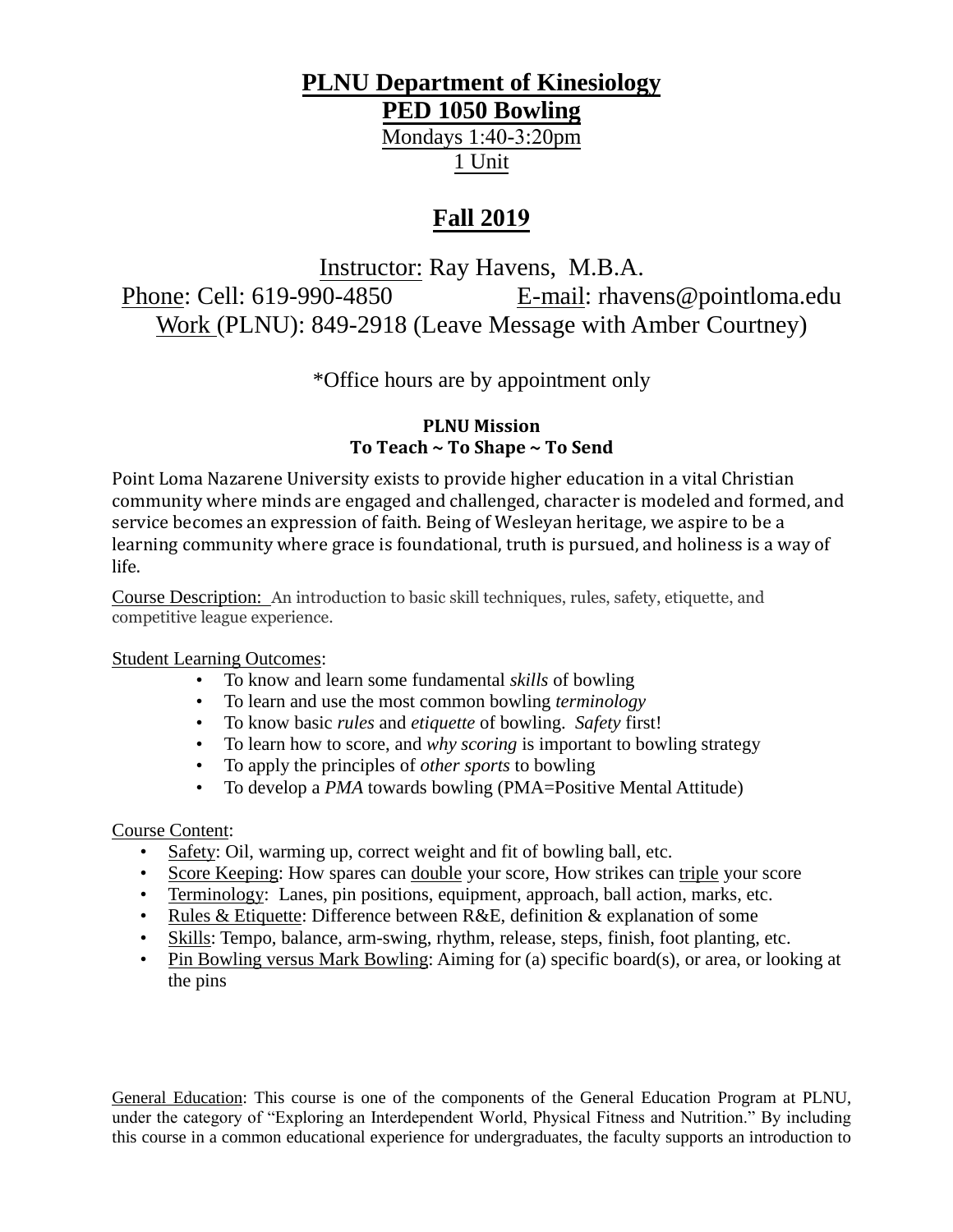the natural and social sciences as tools for exploring the world, with emphasis on collecting and interpreting empirical data for both theoretical and practical purposes.

#### The Lanes (MCRD, Recreation Center): **BRING: PLNU ID & Drivers License** (Driver: Bring current registration and unexpired proof of insurance)

- Take *Rosecrans* (in the direction off the Point)
- Make a **right** at *Lytton* (if you are taking Chatsworth, Chatsworth becomes Lytton)
- *Lytton* becomes *Barnett* at the 1<sup>st</sup> light, and you will wind to the left
- Go through the 2<sup>nd</sup> light (Gate 2 cannot be used by civilians anymore). Go about  $\frac{1}{2}$  mile further and enter at **Gate 4**. When you go around the bend drive slowly or you will miss the exit to Gate 4.
- $\Box$  Stop at the Guard Shack and present your ID(s), He/she probably will check the PLNU list
- *Turn right* just past the guard shack, and you will curve back. Make a left at the stop sign and proceed north then west along the edge of the base. Look for *Building 590* on your left. If you have got to Gate 2, you have gone too far.
- *Building 590* is the *Rec Center*. The actual address is 3800 Chosen Ave (but the whole area is that address, so look for Building 590 or the Rec Center). If you have any problems with directions, ask at the guardshack. Remember, you are entering a base—so have **IDs available**, **speed limits usually are 15-20 mph**, & please be courteous to all base employees.
- You will be **ticketed** for not making **complete stops**, or using a **cell phone** while driving

#### Equipment/Reading Materials:

*House bowling balls* are provided. However, you may not always be able to find the ball you want. Also, if you bowl with a 6-8 pound ball you will have a lot less pin action—pins weigh 3# 8oz. *Bowling shoes* are required—rentals are provided for free. The instructor strongly recommends purchasing equipment if you can afford it. I chose to have *handouts* versus a **book** to lower costs so that some/most of you can *purchase* equipment. I recommend the following items in order of importance:

- Bowling Ball: Your skills (and potentially grade) should improve dramatically. Women should try to purchase a new or used ball from 10-13 pounds. Men (12-16#s)
- Shoes: Your own shoes will *fit* and *slide* better, and they will have a *consistent* feel
- Wrist Band: You will be more *consistent*, *protect* your wrist, and it can encourage more *hook*
- Bowling Bag: It will ease your transport of your ball and shoes (less trunk banging)
- Powder/Rosen Bag: Helps sticking fingers as well as finger moisture
- Other *Optional* Items: A towel, Strike ball and Spare ball, wire shoe brush, New-Skin, Ball Cleaning solutions, Terry cloth ball holder/cleaner, sand paper, emery board, finger nail items, shoe spray, shoe slippers, and more ...

3

#### Where to Purchase Your Equipment:

Most bowling alleys have equipment. MCRD does not have a pro shop. The nearest lanes are Kearney Bowl in Kearney Mesa, or Mira Mesa Bowl, or Parkway Bowl in El Cajon. You can also purchase equipment at San Diego Bowling Supply. You may be able to get a ball at Play It Again Sports, Sports Chalet off Midway, or Big 5 off Rosecrans (next to Sees Candies). Maybe even the swap meet or garage sale (but finding the right weight and composition of the ball will be hard to find).

**NOTE**: **Drilling** your ball can be done at most lanes (not MCRD), or **San Diego Bowling Supply**. San Diego Bowling Supply, 4210 Convoy, 858-268-3039. Talk to **Bill McAliste**r. Show your PLNU ID and get 10% off. Usually drilling/ordering requires a few days, and bring a book just in case there is a wait.

#### Grading:

| 93% A  | 83% B     | 73% C  | 63% D     |  |
|--------|-----------|--------|-----------|--|
| 90% A- | $80\%$ B- | 70% C- | $60\%$ D- |  |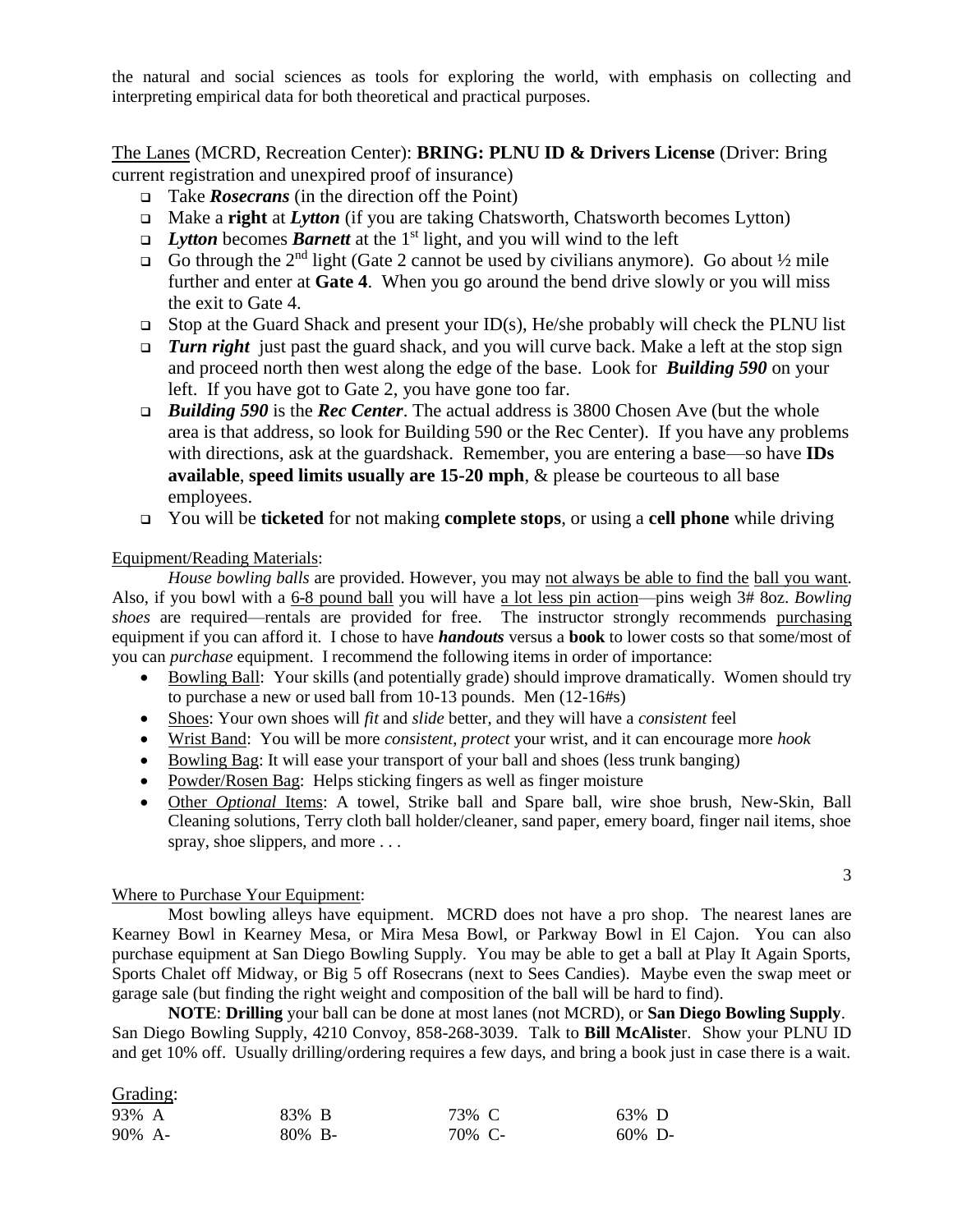87% B+ 77% C+

| Evaluation: |                                                       | Points         |
|-------------|-------------------------------------------------------|----------------|
| □           | Attendance (Absences/Tardiness)                       | 40             |
|             | Final                                                 | 40             |
| ◻           | Exam 1                                                | 30             |
|             | Homework (Packets 1, 2, and 3)                        | $45(10-15-20)$ |
| □           | Team Results (Highest Result of League 1 & 2)         | 20             |
| □           | Individual Results (Highest Avg. of League $1 \& 2$ ) | 20             |
| ◻           | Paper                                                 | 5              |
| □           | <b>Reading (Earl Anthony's Winning Bowling)</b>       | $()+$          |
| □           | Skills Test (But can improve Individual Results)      | $0+$           |
|             | TOTAL:                                                | 200            |

Attendance (40 points): **3** unexcused absences means de-enrollment. 10% (4 points) deduction for each absence. If you have to miss **one** class see me, call me or e-mail me—I will allow **one prebowl** but you may have to work out the details with MCRD. Tardiness: Please arrive to class on time. Points (to be determined by the instructor by frequency  $\&$  amount) will be deducted for tardiness. On the one hand I *don't* want you *speeding* to get here, on the other hand if you don't have a reliable ride here, or if you don't have enough time for my class, please see me *early* in the semester so there won't be a surprise for your grade. Class Participation: This can work for you or against you. **Please put your bowling ball back where you found it**. "Leave your world better than you found it"—that goes for the alleys. Help enter your names and scores when required. Add score sheets at the end of each game and series. Help others who need help with scoring, form, etiquette, etc. I will count bowling on a holiday to make up an absence.

Final Exam (40 points): **Mon., April 29 (Sect. 2) at 1pm, or May 1 (Sect. 1) at 1pm.** The final will cover all 3 packets. If you take the exam on Monday, you can bowl both days.

Exam 1 (30 points): The exam will be at the start of class (at MCRD)—don't be late! Exam 1 will be from Packet 1 & 2 from the handouts and homework. The exam will take 15-30 minutes with any format (T-F, MC, SA, Math, etc.). No make-ups without prior consent or medical excuse.

Homework (45 points): Homework coincides with concepts from handouts and ideas presented in class. Homework and handouts will be given to you in **3 packets**. Please participate in class—ask questions, ask for help, help others, be thoughtful. Remember no book is required, so most test questions come from the packets. There are *only* 15 pages to all 3 packets—so there is not a monumental amount to study for exams.

Team Results (20 points): There will be two separate leagues. The first league you can choose your two partners (3 Person Teams). The second league will be 2 Person teams. You will bowl with your partners 6 days (12 games). The second league you will be paired with another person according to performance (highest bowler will partner with lowest bowler). This league will last 6 days (18 games). 1<sup>st</sup> Place Team: 20 Points ( $2^{nd} = 19.5$ ,  $3^{rd} = 19$ ,  $4^{th} = 18.5$ ,  $5^{th} = 18$ ,  $6^{th} = 17.5$ ,  $7^{th} = 17$ ,  $8^{th} = 1$ 16. So the worst you can do is 80%, and the 2-3 points is just like missing one question on an exam. And you do have two shots at the grade (I throw out the worst)

Individual Results (20 points): Anyone over 130 average (does not include No Tap, Handicap or Scratch tournaments) will get 100% (20 points).

| Score (Average): | Points: $\%$ : | Score (Average): | Points: $\frac{\%}{\%}$ : |  |
|------------------|----------------|------------------|---------------------------|--|
| $\ge$ 130        | 20 100\%       | $>= 100$         | 17 85%                    |  |

4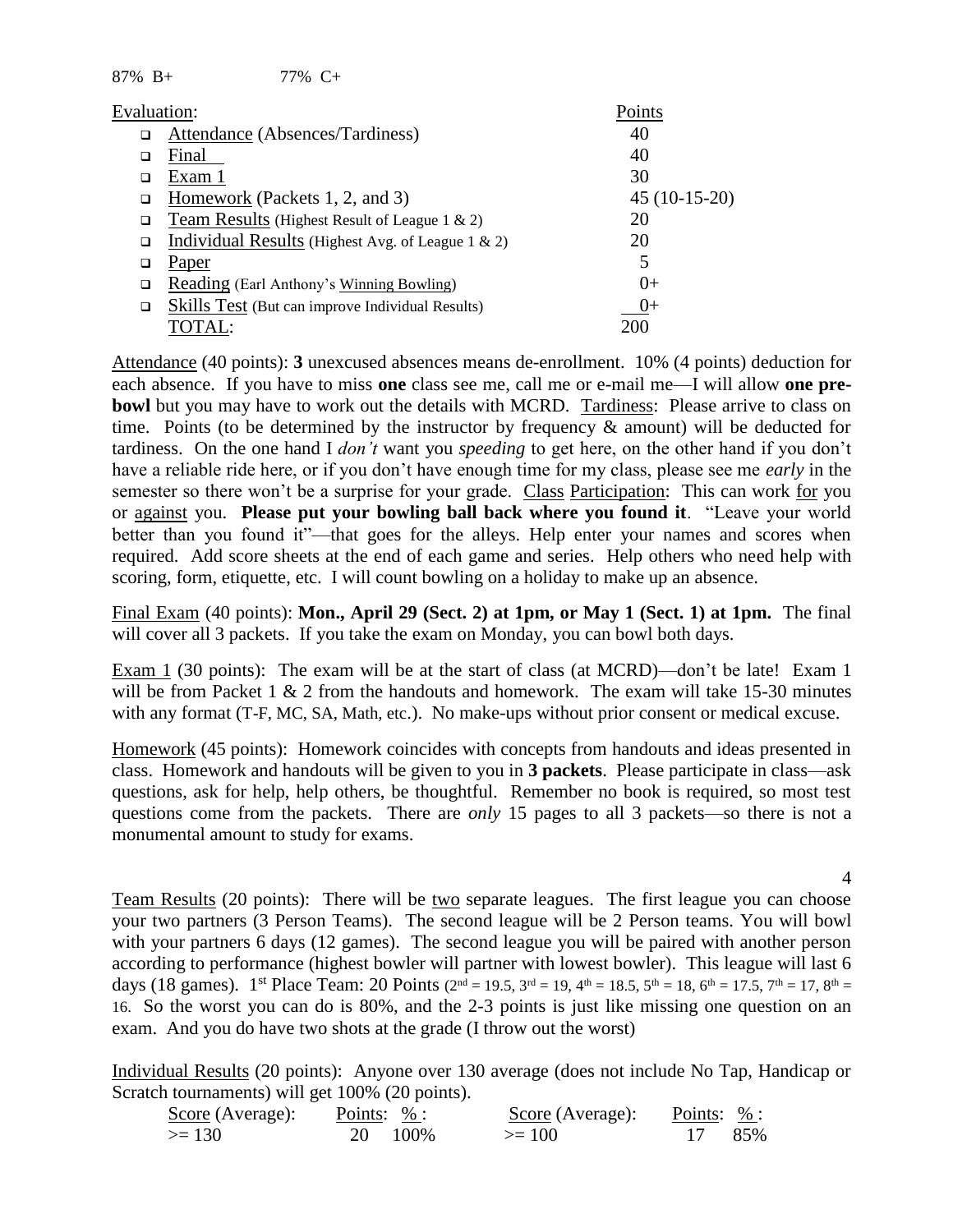| $>= 120$                                                                                                       | 19.             | - 95% | < 100                                                  | 16. | -80% |
|----------------------------------------------------------------------------------------------------------------|-----------------|-------|--------------------------------------------------------|-----|------|
| $>= 110$                                                                                                       | $\overline{18}$ | 90%   | *Improve 5 pins +1 pt., 10 pin +2 pts, 15 pins +3 pts. |     |      |
| (Note: If you're not pleased with your score $\rightarrow$ See: How to Improve Team and/or Individual Results) |                 |       |                                                        |     |      |

How to Improve Team and/or Individual Results): Say that you are a rotten bowler, and have bad luck with your two partners. Rather than getting 80% on team, and 80% on individual, you can improve both scores up to 90%. **Team scores** can be improved by: **Class Participation.** Help others put away their bowling balls, help me set up the computers, collect papers, etc. **Individual scores** can be improved by taking a **Skills Test.** I will be looking at a number of things such as: a 3,4,or 5-step delivery, balance, footwork ending on the opposite foot, release, finish, and more. If your average is less than 110 (A-), you can improve your grade to 90% with good bowling form. To improve **Individual or Team scores** you can also **read Earl Anthony's, Winning Bowling**, and write a 2-page paper on pp. 1-49.

Paper: (5 points): Write a 1 page paper (2 max.), double-spaced on a bowling professional. Write on a **PBA or PWBA Tour Professional**—either former or current. Use any two sources including: encyclopedias, magazine articles, books, or the Internet. The Internet will be the quickest! This project should take 1-2 hours. (1 pt. general info., 1 pt.: style, 1 pt. length, 1 pt. grammar, 1 pt. sources.) It is **due the week before the Final.**

| $\ldots$<br>$\frac{1}{2}$                         |                     |                            |                               |                           |                      |  |  |
|---------------------------------------------------|---------------------|----------------------------|-------------------------------|---------------------------|----------------------|--|--|
| Spare                                             | Strike              | Open Frame                 | Split                         | Washout                   | 300 Game             |  |  |
| 200 Game                                          | Dutch 200           | All Mark Game              | Perfect Game                  | 900 Series                | 800 Series           |  |  |
| 700 Series                                        | 600 Series          | 500 Series                 | Dead Wood                     | $180$ (no pins)           | $90$ (pins)          |  |  |
| Out of Range                                      | Conversion          | Pick Up Spare              | Conversion                    | <b>Split Conversion</b>   | Cherry               |  |  |
| Sleeper                                           | Back up ball        | Hook                       | Revolutions                   | Revs                      | Match Play           |  |  |
| Scratch                                           | Handicap            | <b>Blind Bowler</b>        | Pacer                         | Leaves                    | Sour Apple (5-7-10)  |  |  |
| <b>Big Splits</b>                                 | $7-10$ Split        | <b>Full House</b>          | <b>Baby Splits</b>            | Dinner Bucket             | Head Pin             |  |  |
| <b>Synthetic Lanes</b>                            | Wooden Lanes        | Alley                      | <b>Bumpers</b>                | <b>Gutters</b>            | Channel              |  |  |
| <b>Foot Foul</b>                                  | Foul Line           | Approach                   | Mark $(X \text{ or } \Delta)$ | Mark                      | <b>Boards</b>        |  |  |
| Arrow                                             | Spot                | Foul Light                 | Oily Lanes                    | Dry Lanes                 | Rack/Pin Setter      |  |  |
| Re-rack                                           | Double              | Turkey                     | 4-Bagger                      | $5 - Bager +$             | 6 Pack               |  |  |
| <b>Ball Return</b>                                | 1 Lane Courtesy     | 2 Lane Courtesy            | Food Etiquette                | No Tap                    | 8-9 Pin Tap          |  |  |
| Rubber Ball                                       | <b>Plastic Ball</b> | Urethane Ball              | Composite Ball                | Composition               | Pins                 |  |  |
| Bowling                                           | 10 Pin $(2)$        | Backend (pine)             | Front-end (hardwood or maple) |                           | <b>Wrist Devices</b> |  |  |
| Wrist Band                                        | Wrist Support       | Gloves                     | Rosin Bag                     | Powder                    | Average              |  |  |
| Pocket Hit                                        | <b>Nose</b>         | Brooklyn                   | Light                         | Heavy                     | Cheap Strike         |  |  |
| Swing Items:                                      | Balance             | Tempo                      | Extension                     | Backswing                 | Downswing            |  |  |
| Follow-Through                                    | Finish              | Release                    | Armswing                      | <b>Leadoff Bowler</b>     | Cleanup Bowler       |  |  |
| Southpaw                                          | $1st$ Frame         | $10th$ Frame               | Full Finger Ball              | Finger Tip                | Off the wall         |  |  |
| 3 Step Approach                                   | 4 Step Approach     | 5 Step Approach            | <b>Shake Hands Position</b>   |                           | Alignment            |  |  |
| High Scratch Game High Series Hcp<br>High Average |                     | <b>High Scratch Series</b> |                               | <b>High Handicap Game</b> |                      |  |  |
|                                                   |                     |                            |                               |                           |                      |  |  |

Terminology (Partial List, Many of these terms may be tested on):

## **ATTENDANCE AND PARTICIPATION**

Regular and punctual attendance at all classes is considered essential to optimum academic achievement. If the student is absent from more than 10 percent of class meetings, the faculty member has the option of filing a written report which may result in de-enrollment. If the absences exceed 20 percent, the student may be de-enrolled without notice. If the date of de-enrollment is past the last date to withdraw from a class, the student will be assigned a grade of W or WF consistent with university policy in the grading section of the catalog. See [Academic Policies](http://www.pointloma.edu/experience/academics/catalogs/undergraduate-catalog/point-loma-education/academic-policies) in the (undergrad/graduate as appropriate) academic catalog.

## **INCOMPLETES AND LATE ASSIGNMENTS**

All assignments are to be submitted/turned in by the beginning of the class session when they are due—including assignments posted in Canvas.